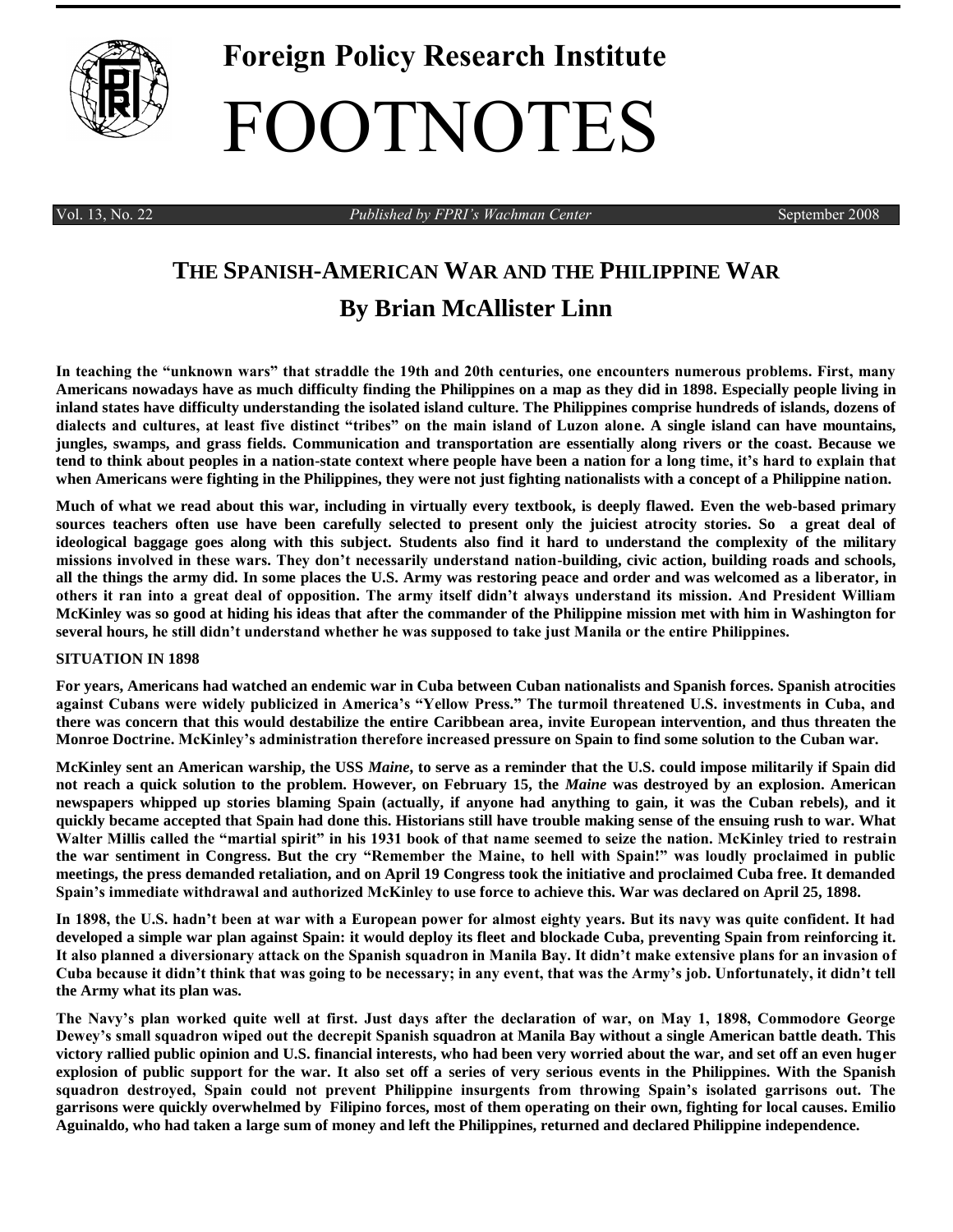### **THE WAR EXPANDS, MAY-JUNE 1898**

**In the weeks after Manila Bay, the war rapidly became a fiasco for the U.S. The U.S. Army was prepared for frontier wars and defending the Atlantic coast. With its initial defense appropriation, it started fortifying the Atlantic coast lest Spain send a fleet against it. It only had about 2,800 troops, most scattered out west. Disregarding his generals' advice, McKinley called up over 200,000 volunteers, a move that aroused huge public enthusiasm. Theodore Roosevelt, then the assistant secretary of the Navy, resigned and formed the Rough Riders, composed of everyone from college athletes to cowboys. As these thousands of volunteers poured into the training camps, they discovered that the camps really didn't exist. They were just big tracts of territory. There were no weapons, tents, or food. Thousands of volunteers fell sick and hundreds died.** 

**Despite this confusion, the war was really over before it began. The Spanish relief squadron did elude the U.S. Navy, but once it got to Cuba, it couldn't do anything. So it sailed into Santiago Harbor, where the U.S. Navy bottled it up. The U.S. Marines seized Guantanamo as an advanced naval base. After a chaotic departure from Tampa with troops scrambling onto transports, 18,000 troops landed at Daiquiri and moved to besiege Santiago. In the Battle of San Juan Heights on July 1, the U.S. forces suffered 243 killed and over 1,400 wounded--roughly 10 percent of the forces engaged. They captured two relatively insignificant outposts, but the main Spanish fortifications were untouched. It was only later, thanks to Roosevelt, that these became glorious attacks. At the time, even Roosevelt's own correspondence indicates that everyone thought it had been a disaster. The battle resolved nothing, and the 5th Corps began to suffer from malaria, dysentery, and other diseases.**

**On August 2, the commander of the 5th Corps wrote to Washington that three quarters of his soldiers were sick, his army was too weak to operate in Cuba, and unless they were withdrawn, the entire corps could be lost. Fortunately for the army, the Spanish were in even worse shape and lacked knowledge of the true situation within the American forces. The Americans controlled the water supply, and people in Santiago were reduced to eating rodents. On August 16 the Spanish surrendered, probably a week before the U.S. would have had to.**

**It's hard for us to imagine now such an enormously popular war. Men fought to get into the service, even those under age 21. Boys read gripping yarns of young glory defeating the evil Spaniards. Roosevelt's serialized memoirs of the Rough Riders were wildly popular. The possessions had broken their shackles, and Cuba, Puerto Rico and Hawaii were welcomed in by Columbia. But the Spanish-American War also was followed by another far less splendid war.**

#### **THE PHILIPPINE WAR, 1892-1902**

**Following Dewey's victory in Manila Bay, U.S. ground troops arrived in the Philippines in June 1898. In August they captured Manila. But in the process they excluded Aguinaldo--the self-proclaimed president of the self-proclaimed Philippine republic- and his army from taking part in the occupation of Manila. The Spaniards essentially struck a deal with America to move in and then turn around and face off Aguinaldo.** 

**In December 1898, McKinley finally outlined his plan for occupying and administering the archipelago, announcing that the U.S. intended to annex the Philippines. He sent his commanders what became known as the Benevolent Assimilation Proclamation. The U.S. Army was to be the forefront of an American mission to help the Filipinos after 400 years of Spanish mismanagement and tyranny. The Army would secure private property, suppress crime, establish a judicial system, ensure religious freedom, protect local customs and traditions, build schools and roads, restore trade, and perform a host of other civic reform duties. McKinley intended thereafter to appoint a civilian governor to administer the Philippines. For the Americans, this was a civilizing mission. The Army's job was to act in such a way that it would win Filipino support for American sovereignty. So from the beginning, McKinley established what in Iraq parlance would be a Phase IV military strategy. He did not think there would be any fighting. When his military commanders asked him under what circumstances they could go to war, McKinley responded that they were not there to fight, but to show the Filipinos that American rule would be a good thing and comport themselves in such a way as to gain the affection and trust of the Filipino people.**

**Fortunately for McKinley, he had a very able military commander in the Philippines, Elwell S. Otis. Otis was a highly competent officer, a Civil War hero, and also a Harvard-trained lawyer. He accepted the Benevolent Assimilation mission and set out to make Manila a test case for it. Manila had been one of the most filthy and disease-ridden cities in the Far East. Under Otis, the streets were swept, sewer lines were dug, markets were inspected, and there were new rules about, for example, killing livestock and hanging it. Schools were opened and Manila went from being one of the most unhealthy cities to one of the healthiest in about two years. Even within six months, people could not believe the dramatic changes.**

**But on the other side, Benevolent Assimilation did not resolve the issue of the Filipino independence movement led by Aguinaldo, a very controversial figure. The anti-imperialists termed him the George Washington of the Philippines--ignoring his tendency to kill off his opponents. He was very good at putting together coalitions of the regional elites, the landowners, merchants, etc., predominantly in the Tagalog area around Manila. His support came from people like him, a very small group representing perhaps one percent of the population. The Philippine republic had an assembly in which representatives of all the islands appeared, but many of these representatives had never been to those islands, they were just appointed by Aguinaldo. Since the Great Powers recognized only nations supported by Western-style armies, Aguinaldo organized the Army of Liberation, with generals, colonels, and a complicated organization chart. But his army was really a group of local militias gathered together under local elites and held together very much by personal bonds and loyalties.** 

**Relations between Aguinaldo and his forces were always tenuous, and he eventually killed his commander-in-chief. Relations**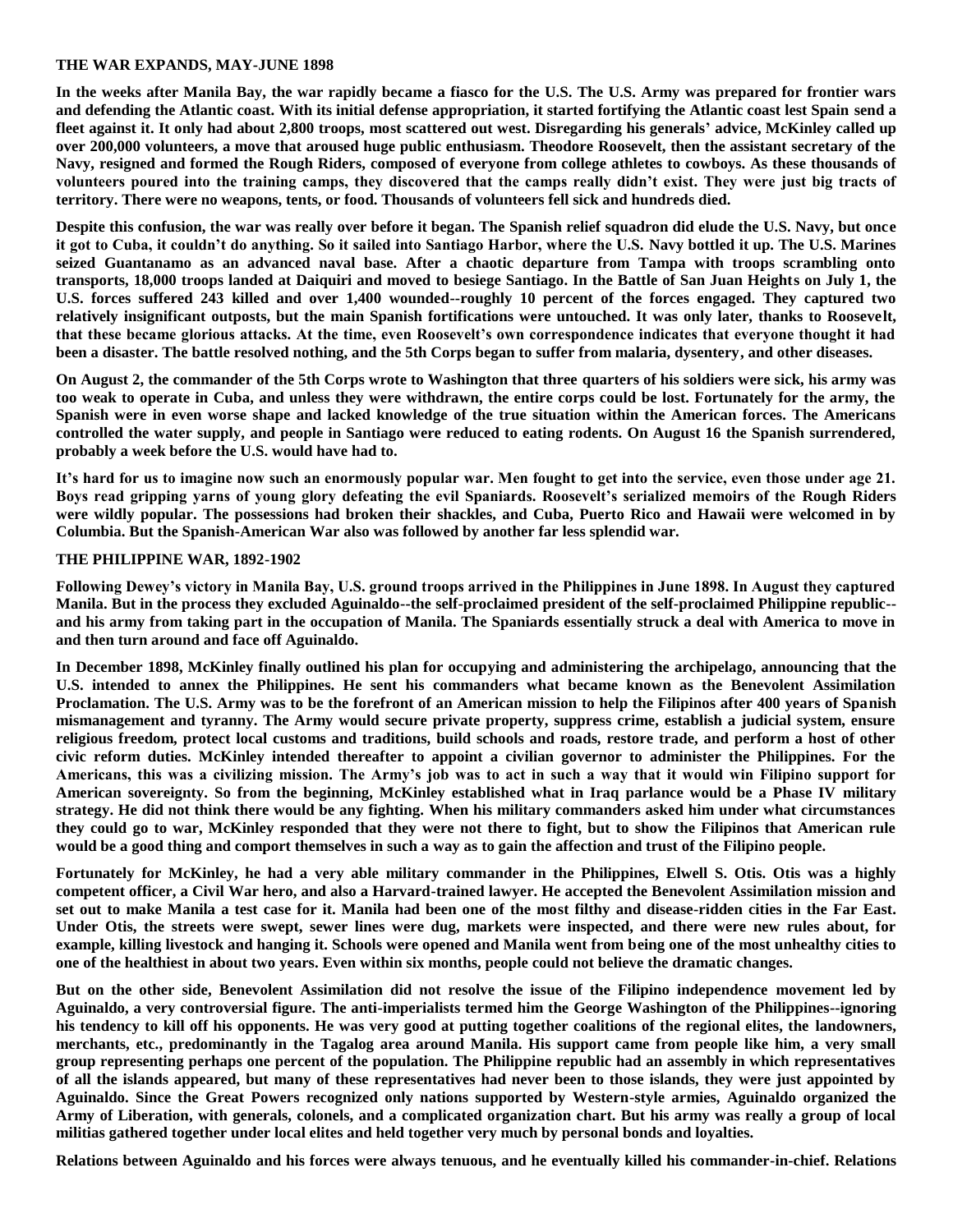**between Aguinaldo and his army and the American army were also tenuous. On the evening of February 4, 1899, one of a series of skirmishes and alarms outside of Manila escalated beyond the control of either Aguinaldo or Otis into full-fledged fighting and a three-week battle. This was the biggest battle by far of the war, and probably the most decisive, as well. It represented the best chance Aguinaldo had for either expelling the Americans or at least confining them to Manila. Instead the opposite happened. Not only were Aguinaldo's forces defeated in battle, but American troops were able to march to the lake beyond Manila and split his army in half, into the southern and northern factions. It was impossible for the two forces to cooperate. Many of Aguinaldo's trained soldiers, who fought extremely bravely, were killed, and he lost most of his modern ammunition and his weapons. And so this was an absolutely devastating battle for the cause of Philippine independence.** 

**After this the Americans developed a three-part strategy. First, they would continue Benevolent Assimilation to try to stave off the war by continuing to show Filipinos that the Americans were there to help them. The conflict was now being called an insurrection, both because we were now in charge and because under the U.S. constitution, the militia can only be deployed to suppress invasion and insurrection. Most of the U.S. troops were national guard or militia, and thus had a somewhat uncertain legal status now that the war with Spain was over. Calling it an insurrection solved this thorny constitutional question.**

**Benevolent Assimilation continued, the hope being that Filipinos would recognize that Aguinaldo was a bad person and while the Americans were good people. A naval blockade was imposed, cutting off inter-island communications and preventing Aguinaldo from shifting troops, or even other guerilla groups from moving within one island. The blockade isolated all the various independence movements and local rebellions in their areas, preventing them from spreading. The final part of the strategy was that the Army would move north along the railroad to try to smash Aguinaldo's army in one decisive battle in Central Luzon and end armed resistance.**

**Americans quickly recognized that campaigning in the Philippines was extremely costly in terms of disease and fatigue. The troops essentially out-marched their logistical line, Carabao, within the first day. By the second day they were living on what they could carry. In the tropics, they could only carry about 40 pounds without collapsing, and that included their rifles. By the third day they began to forage and drink polluted water, and then the entire expedition began to break down. Within a week 30-40 percent of the troops had been lost. So essentially the Americans would launch an attack, fail to encircle Aguinaldo's forces, who would slip out of the trap, and then break down and have to take several weeks to rebuild their strength before going on the offensive again.**

**Finally, in the fall of 1899, Aguinaldo's army ran out of room. It ran into the ocean in the north and dispersed--the troops took their weapons and went back home, and Aguinaldo became a fugitive up in the mountains of Luzon. U.S. forces then swept south, all the way to Tawitawi, establishing almost 500 American garrisons throughout the Philippines.**

**As the U.S. Army prepared to hand off governance to the civilian colonial government McKinley was forming to come out and take over. As far as everyone was concerned, the mission had been accomplished, the war was over, and all that remained was to hold on for a few more months until the civilian government could come in and take over.** 

**Unfortunately, as in Iraq in our time, the conventional operations were the easy part of the war. What followed was the difficult and controversial part. As the Americans spread throughout the archipelago and began to garrison villages and towns, they attracted a great deal of resistance, often from people who had no connection with Aguinaldo, even from local elites who had opposed Aguinaldo's government. The soldiers in the field appreciated this very quickly, but it took Manila and Washington a long time to learn it.**

**The guerrilla warfare was very decentralized. A local leader, a jefe, who had political and military authority, often acted as both the governor and general. The local forces spoke the dialect, knew the terrain and had close family connections among the villagers. Tactics were hit-and-run--attack supply convoys and messengers, harass the troops, but avoid battle, because the Filipinos had learned that Americans were always going to win in battle.** 

**As the Americans began to impose government, they replaced or became another layer on top of insurgent or revolutionary governments that had existed since the Spanish had withdrawn. Many of these governments became "shadow governments." They replicated the American system. Americans would appoint a mayor, a police chief, and tax collector, and the insurgents would too. Often the same people served both sides, not seeing a conflict.** 

**Filipino resistance had political as well as military goals. The insurgents recognized that this war was controversial in the U.S., that many Americans were unhappy about the U.S. having an empire, and so they sought to remove collaboration. Terrorism and assassination became common in many villages. The resistance staged military operations to influence the U.S. public going into the 1900 elections, knowing that William Jennings Bryan was running on an anti-imperialist platform.** 

**There was a great deal of rivalry among the villages, so it was hard for guerrillas from one village to cooperate with other guerrilla bands. They had poor weapons and no sanctuaries. They were also very dependent on their leadership. The death or capture of the jefe would often lead to factional fighting, because most of them lived in the villages under the American garrison. They couldn't form sanctuaries out in the jungle, since the Americans were being effective. Thus one informant in the village could point out all the guerrillas and where the weapons were, and so the guerrillas were highly vulnerable to any form of collaboration. Guerrillas are a predatory fish swimming in the population, extracting taxes, bringing danger to the village, taking young males, and terrorizing people who threaten collaboration. So sooner or later guerrilla exactions are going to alienate the population. Sooner or later they irritate enough people that there's one person who will denounce them. Once**